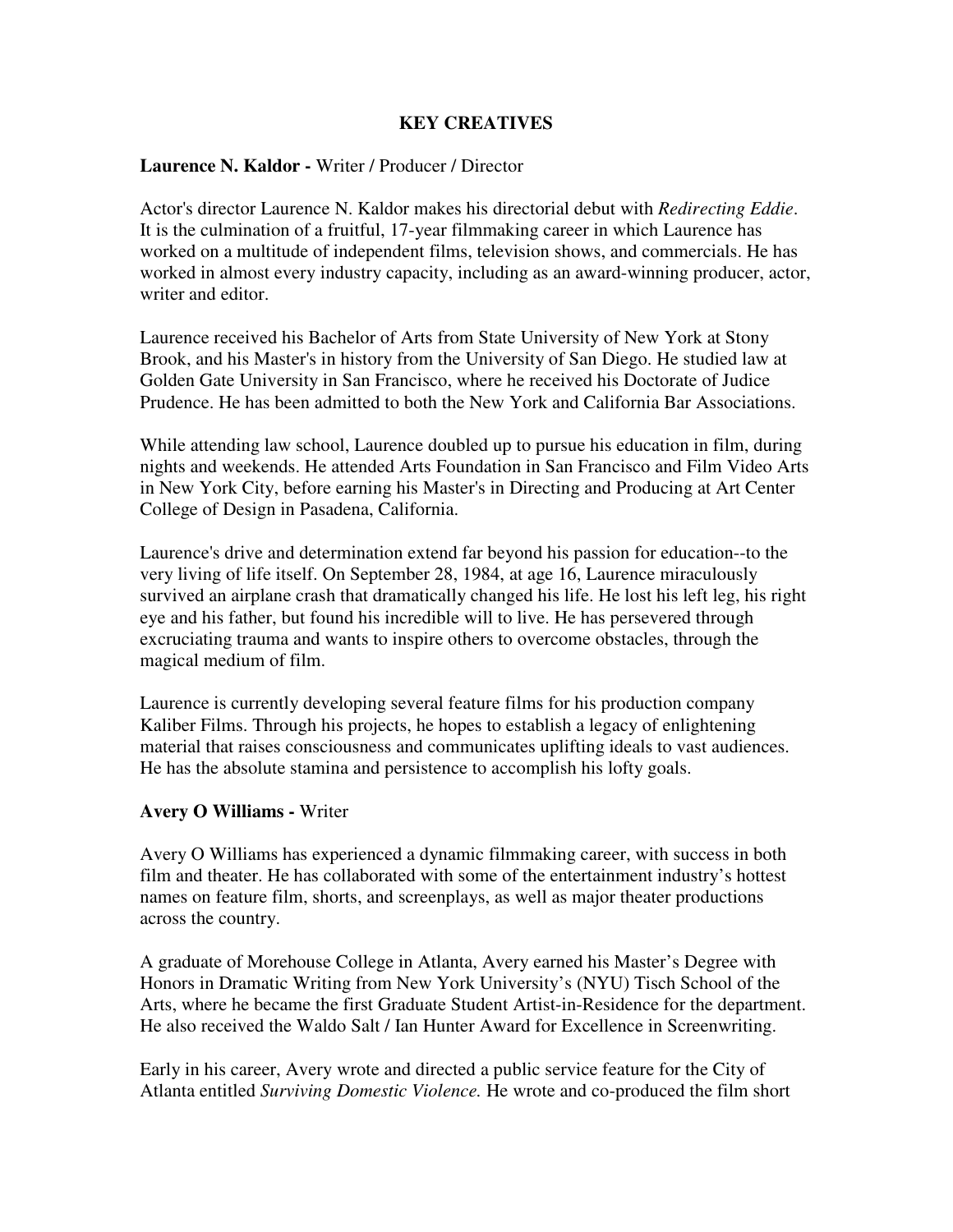*The Willie Witch Projects,* which was showcased at the Cannes Film Festival and later distributed by Trimark Pictures. He also wrote short subject screenplay *The Chocolate Factory, Part 1,* which was later produced.

Avery penned and produced feature film *Notes in A Minor Key*, with award-winning director Adisa Jones, under the Walt Disney / Hollywood Pictures Discretionary Fund Program. The film stars Emmy-winner Keith David (*Platoon, There's Something About Mary*) and Harry Lennix (*The Matrix Reloaded, 24*) and has won the top prize in multiple film competitions by respected institutions, including The Black American Cinema Society, Black Filmmaker Hall of Fame, and the Atlanta / Image Film Festival. The film was also a finalist in the NYU Mobil Awards, and was hailed by Stephen Holden of the *New York Times* as "...crisp, assured...tightly constructed and well-acted."

Avery's success has spilled onto the stage as well. He co-produced Eve Ensler's *The Vagina Monologues,* directed by Penny Marshall in 2005. He also wrote and produced musicals for the Amazing Grace Conservatory, including *TLC (A Tribute to Tracy Coley), The Chocolate Factory, Pino* and *Everything Changes.* For the national stage, Avery wrote and produced *A Mother's Prayer* and *What A Woman Will Do For Love,* starring Disney Channel's Raven Symone, and R&B sensations Cherrelle, Ann Nesby, Howard Hewett and Lashun Pace. Most recently Avery co-produced Tom Coles' *Medal of Honor Rag,* starring veteran rap star Heavy D, and executive produced by Will Smith.

Avery is currently writing a feature film for Nia Long (*Big Momma's House, Are We There Yet?*) and hip-hop superstar Tip "T.I." Harris. He is also co-producing urban feature *Crossed,* with Heavy D, which is slated to begin production later this fall.

## **Abe Schrager -** Director of Photography

Abe Schrager began his photographic career at age 7 when a painter / photographer uncle first gave him a camera. When he was in high school, Abe shot for the school's daily newspaper, literary magazine, and yearbook. Upon deciding that a career in mechanical engineering was fit for another, Abe entered the professional world of still photography. He begin making waves in a career that would eventually encompass motion pictures and stretch across four decades.

In photography, Abe specialized in advertising illustration, fashion, architecture and journalism. He documented the Al Capone courtroom drama for the federal archives, Hockey legend Bobby Hull's 54th goal for *Sports Illustrated,* and a Beatles concert for the *Chicago Daily News*.

In the film world, Abe started out as a grip, specializing in dolly and crane movement, and also in camera rigging. He, then, switched to the camera department and built a great reputation as an assistant cameraman, before advancing to camera operator and director of photography. In these two categories, Abe's work has ranged from commercials to features, from industrials and documentaries, to short films and music videos. He has photographed some of pop culture's finest, including astronaut Neil Armstrong, Academy